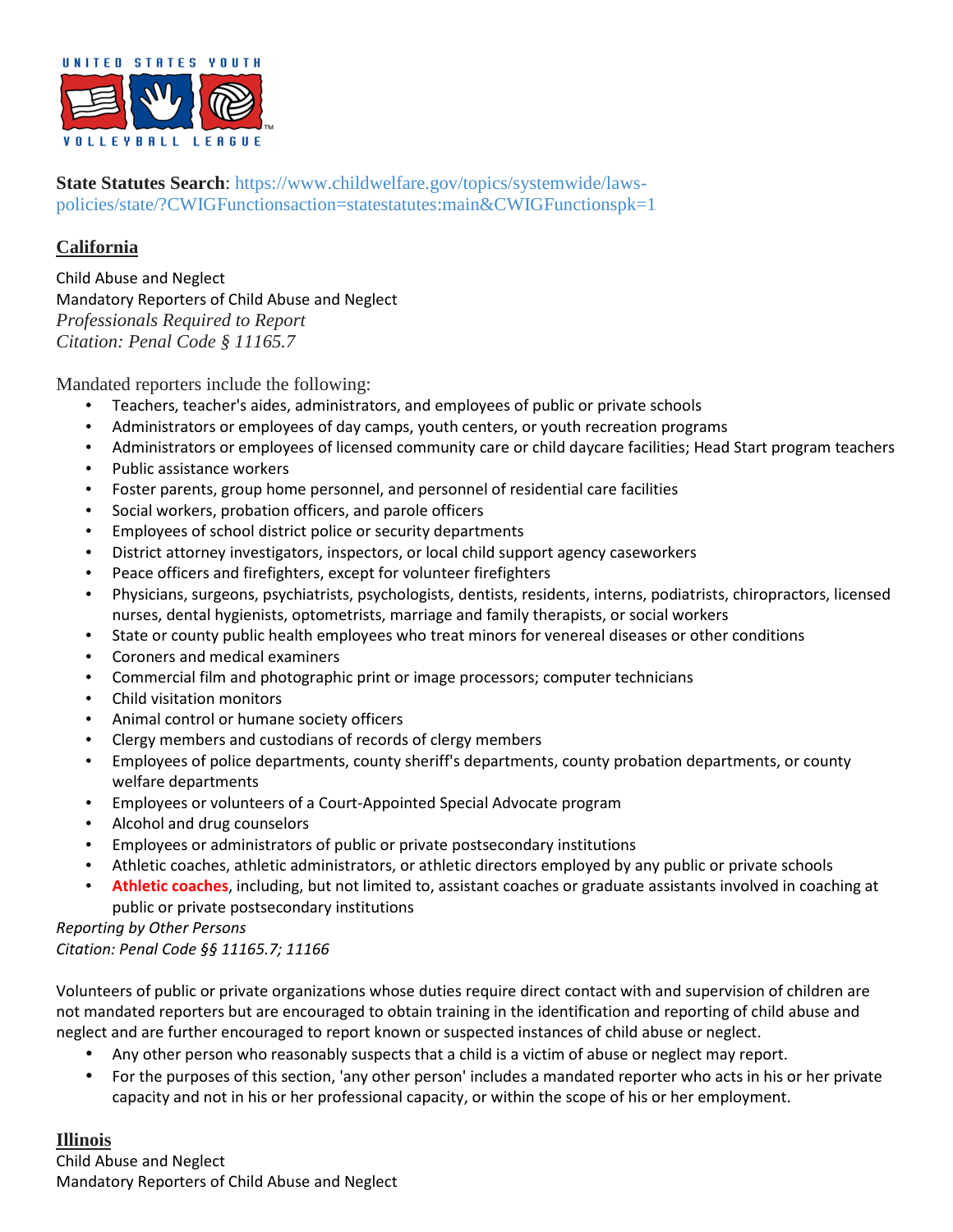# *Professionals Required to Report Citation: Comp. Stat. Ch. 325, § 5/4; Ch. 720, § 5/11-20.2*

The following persons are required to report:

- Physicians, residents, interns, hospital administrators and personnel, surgeons, dentists, dental hygienists, osteopaths, chiropractors, podiatric physicians, physician assistants, or substance abuse treatment personnel
- Funeral home directors or employees, coroners, or medical examiners
- Emergency medical technicians, acupuncturists, or crisis line or hotline personnel
- School personnel, including administrators and employees, educational advocates, or truant officers
- Personnel of institutions of higher education
- Members of a school board or the Chicago Board of Education
- Members of the governing body of a private school
- Social workers, social services administrators, or domestic violence program personnel
- Nurses, genetic counselors, respiratory care practitioners, advanced practice nurses, or home health aides
- Directors or staff assistants of nursery schools or child care centers, or recreational or athletic program or facility personnel
- Early intervention providers, as defined in the Early Intervention Services System Act
- Law enforcement officers or probation officers
- Licensed professional counselors, psychologists, psychiatrists, or their assistants
- Field personnel of the Department of Healthcare and Family Services, Juvenile Justice, Public Health, Human Services, Corrections, Human Rights, or Children and Family Services
- Supervisors and administrators of general assistance under the Illinois Public Aid Code
- Animal control officers or Department of Agriculture Bureau of Animal Health and Welfare field investigators
- Foster parents, homemakers, or child care workers
- Members of the clergy
- Commercial film and photographic print processors or computer technicians

## *Reporting by Other Persons*

#### *Citation: Comp. Stat. Ch. 325, § 5/4*

Any other person who has reasonable cause to believe that a child is abused or neglected may report.

# **Maryland**

Child Abuse and Neglect Mandatory Reporters of Child Abuse and Neglect *Professionals Required to Report Citation: Fam. Law § 5-704* 

Persons required to report include:

- Health practitioners
- Educators or human service workers
- Police officers

# *Reporting by Other Persons*

## *Citation: Fam. Law § 5-705*

Any other person who has reason to believe that a child has been subjected to abuse or neglect must report. An individual may notify the local department or the appropriate law enforcement agency if the individual has reason to believe that a parent, guardian, or caregiver of a child allows the child to reside with or be in the regular presence of an individual, other than the child's parent or guardian, who is registered as a child sex offender and, based on additional information, poses a substantial risk of sexual abuse to the child.

## **Nevada**

Child Abuse and Neglect Mandatory Reporters of Child Abuse and Neglect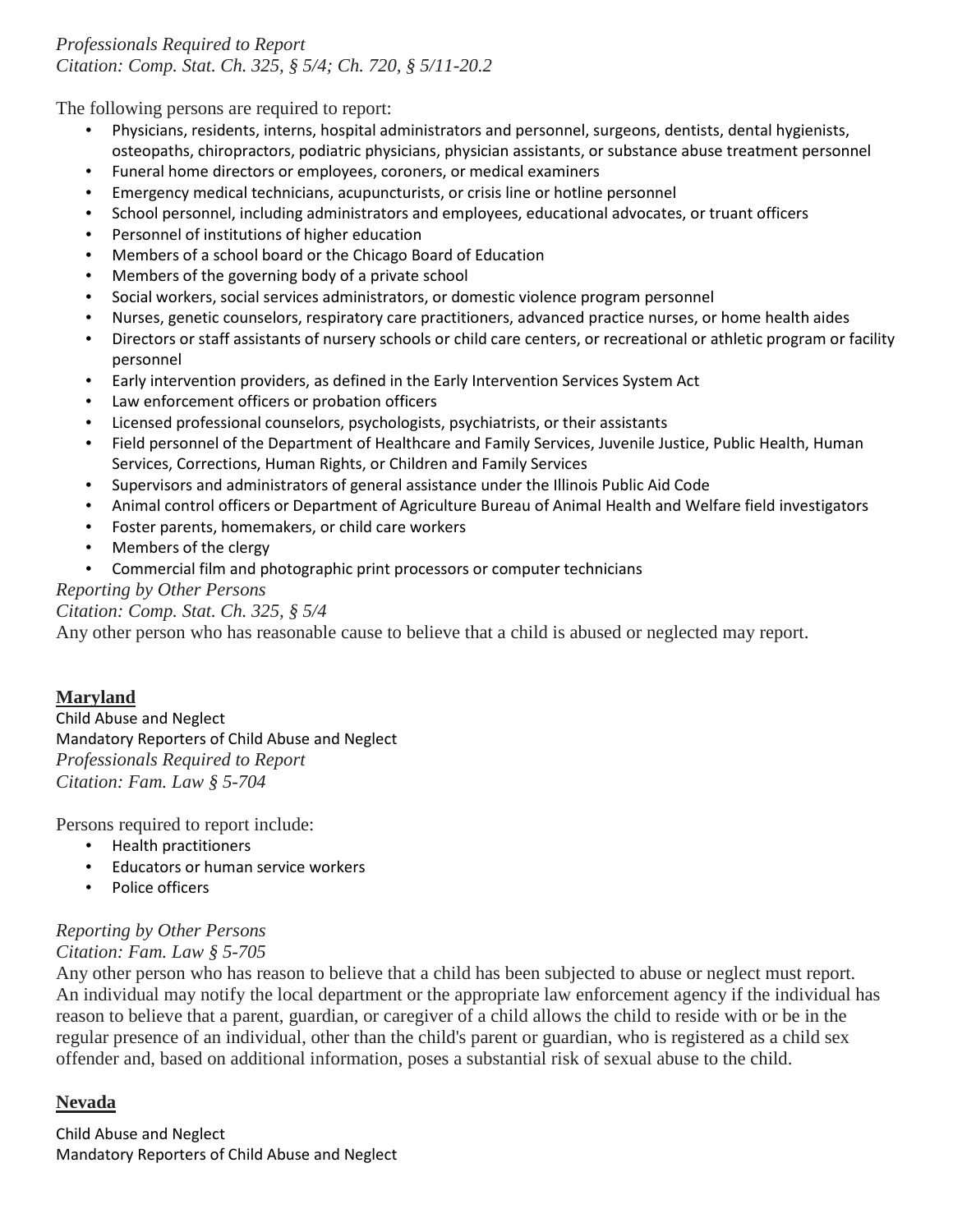# *Professionals Required to Report Citation: Rev. Stat. § 432B.220*

Mandatory reporters include:

- Persons providing services licensed or certified in this State pursuant to, without limitation, hospitals, physicians and other medical personnel, psychologists, therapists, social workers, and counselors, as described in chapters 450B, 630, 630A, 631, 632, 633, 634, 634A, 635, 636, 637, 637A, 637B, 639, 640, 640A, 640B, 640C, 640D, 640E, 641, 641A, 641B, and 641C
- Any personnel of a licensed medical facility engaged in the admission, examination, care, or treatment of persons or an administrator, manager, or other person in charge of the medical facility upon notification of suspected abuse or neglect of a child by a member of the staff of the medical facility
- **Coroners**
- Members of the clergy, Christian Science practitioners, or religious healers
- Persons working in schools
- Persons who maintain or are employed by facilities that provide care for children, children's camps, or other public or private facilities, institutions, or agencies furnishing care to children
- Persons licensed to conduct foster homes
- Officers or employees of law enforcement agencies or adult or juvenile probation officers
- Except as otherwise provided below, attorneys
- Person who maintain, are employed by, or serve as volunteers for agencies or services that advise persons regarding abuse or neglect of a child and refer them to persons and agencies where their requests and needs can be met
- Persons who are employed by or serve as volunteers for a youth shelter
- **Any adult person who is employed by an entity that provides organized activities for children**

*Reporting by Other Persons Citation: Rev. Stat. § 432B.220* Any other person may report.

#### **Oregon**

Child Abuse and Neglect Mandatory Reporters of Child Abuse and Neglect *Professionals Required to Report Citation: Rev. Stat. §§ 419B.005; 419B.010*

A public or private official is mandated to report. Public or private officials include:

- Physicians, physician assistants, naturopathic physicians, interns, residents, optometrists, chiropractors, dentists, nurses, nurse practitioners, pharmacists, nurse's aides, home health aides, or employees of in-home health services
- School employees, including employees of higher education institutions (such as community colleges and public and private universities)
- Employees of the Department of Human Services, Oregon Health Authority, Early Learning Division, Youth Development Council, Office of Child Care, the Oregon Youth Authority, a county health department, a community mental health program, a community developmental disabilities program, a county juvenile department, a licensed child-caring agency, or an alcohol and drug treatment program
- Peace officers
- Members of the clergy
- Psychologists, social workers, professional counselors, marriage and family therapists
- Certified foster care or child care providers
- Attorneys or court-appointed special advocates
- Firefighters or emergency medical technicians
- Members of the Legislative Assembly
- Physical, speech, or occupational therapists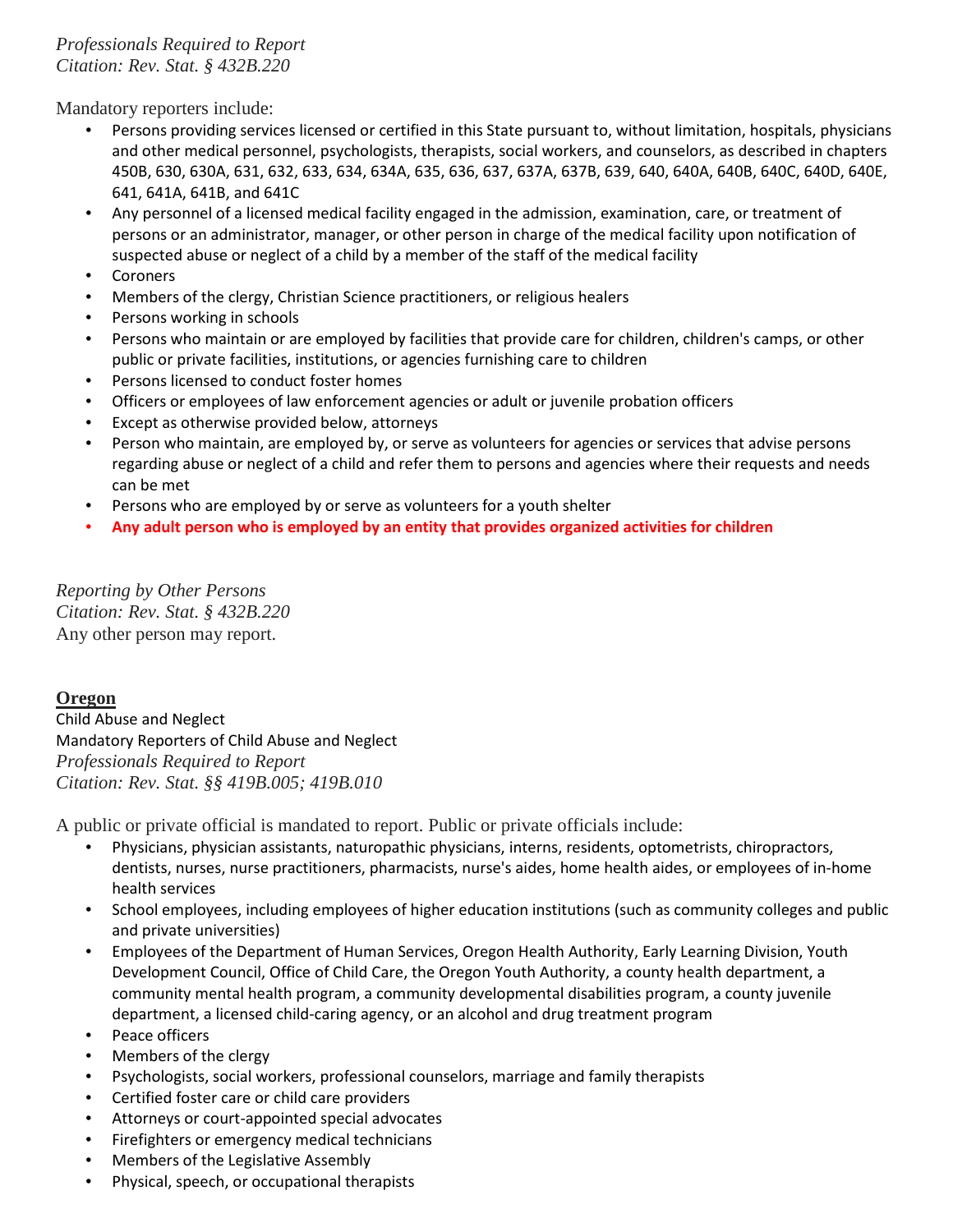- Audiologists or speech-language pathologists
- Employees of the Teacher Standards and Practices Commission directly involved in investigations or discipline by the commission
- Operators of preschool or school-age recorded programs
- Employees or a private agency or organization facilitating the provision of respite services for parents pursuant to a properly executed power of attorney
- Employees of organizations providing child-related services or activities, including youth groups or centers, scout groups or camps, or summer or day camps
- **Coaches, assistant coaches, or trainers of athletes, if compensated and if the athlete is a child**

*Reporting by Other Persons Citation: Rev. Stat. § 419B.015*  Any person may voluntarily make a report.

#### **Pennsylvania**

Child Abuse and Neglect Mandatory Reporters of Child Abuse and Neglect *Professionals Required to Report Citation: Cons. Stat. Tit. 23, § 6311*

Persons required to report include, but are not limited to:

- Licensed physicians, osteopaths, medical examiners, coroners, funeral directors, dentists, optometrists, chiropractors, podiatrists, interns, nurses, or hospital personnel
- Christian Science practitioners or members of the clergy
- School administrators, teachers, school nurses, social services workers, daycare center workers, or any other child care or foster care workers
- Mental health professionals
- Peace officers or law enforcement officials

*Reporting by Other Persons Citation: Cons. Stat. Tit. 23, § 6312* Any person who has reason to suspect that a child is abused or neglected may report.

## **Washington**

Child Abuse and Neglect Mandatory Reporters of Child Abuse and Neglect *Professionals Required to Report Citation: Rev. Code § 26.44.030* 

The following persons are required to report:

- Practitioners, county coroners, or medical examiners
- Law enforcement officers
- Professional school personnel
- Registered or licensed nurses, social service counselors, psychologists, or pharmacists
- Employees of the Department of Early Learning
- Licensed or certified child care providers or their employees
- Employees of the Department of Social and Health Services
- Juvenile probation officers
- Placement and liaison specialists, responsible living skills program staff, or HOPE center staff
- State family and children's ombudsman or any volunteer in the ombudsman's office
- **Persons who supervise employees or volunteers who train, educate, coach, or counsel children or have regular unsupervised access to children**
- Department of Corrections personnel
- Any adult with whom a child resides
- Guardians ad litem and court-appointed special advocates